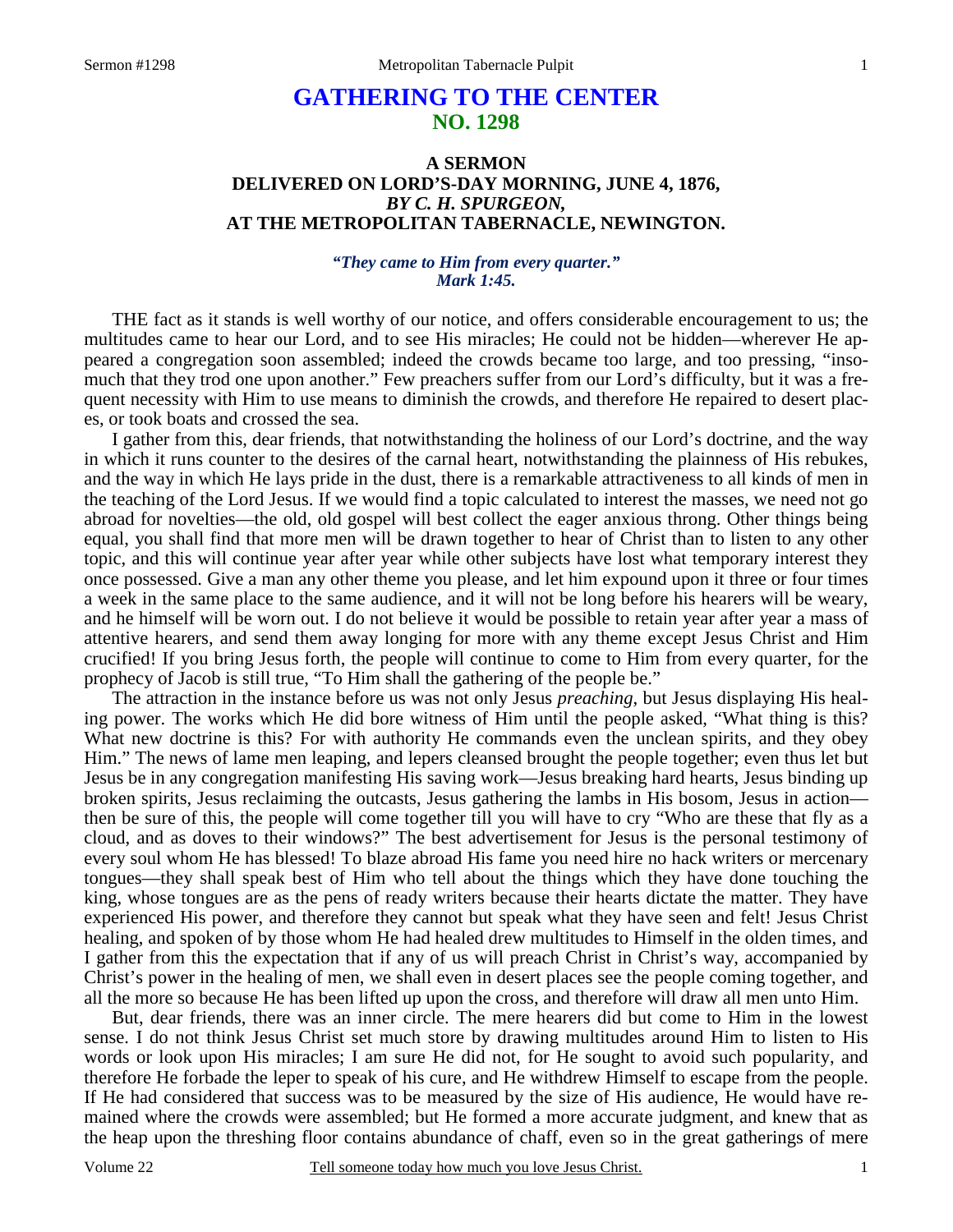*hearers* there are multitudes whose adherence is of little value. Beloved, if men only come together to hear the gospel, our work will end in dreary disappointment, and the gatherings on the Sabbath will prove to be wretched wastes of time! But my text can be carried as a matter of fact, very much further, for disciples came to Jesus from every quarter in a far better sense. He called by His mysterious power one and another who became His followers, and they came to Him in the best sense; we read that He went into a mountain and called whom He would, and they came to Him—this was a better coming; of them it may be said, "They came to Him from every quarter." It is very beautiful to see what a mixture Christ's disciples were; there were fishermen, but they were not all of that class, for there was among them a man of the Pharisees, a ruler of the Jews; there was a devout Nathanael, but there was also a publican to whose house salvation came; they were not all of the lower ranks, for among the holy women who ministered to him were some from Herod's court, and one who is called "the beloved physician" followed Him as his Lord. They were not all of commendable characters, for a woman that was a sinner was His true disciple, but there were others against whom no moral fault has ever been alleged; they came to Him drawn by His mysterious power from every portion of the land, from every condition and rank, from many phases of mind, and types of character—"they came to Him from every quarter."

 That is the matter of fact—I am now going to use the fact *typically*. I believe that as it was literally true that men came to hear our Lord, and others came to believe on Him from every quarter, so it still is—and unto the Lord Jesus Christ men and women in the preaching of the gospel are still coming from every quarter.

**I.** I will begin with the exterior ring again. OF THE OPEN OR PROFESSIONAL COMING TO CHRIST it may be said with a great deal of sorrow, "They came to Him from every quarter."

 The gospel when it is preached draws many to itself who are not saved by it; the kingdom of heaven is like unto a net which men cast into the sea, and it gathers fish of every kind. There is a day coming in which they will put the good into vessels, and cast the bad away, but throughout this dispensation there will be every kind in the net. Tares will grow with the wheat, and fruitless branches will be in the vine. Men come to Christ by the avowal of Christianity, by the appropriation of its ordinances, and the subscribing of its creed—and in this sense they still come to Him from every quarter. You must not imagine that in this church all who have come to Christ nominally have really come; do not indulge such a delusion, for if you do you will certainly be deceived! You may belong, my dear brothers and sisters, to some little Bethel or select Ebenezer, but do not indulge the hope that all who professedly come to Christ even there, though they are all so admirably sound and orthodox, have all of them really come to Jesus, for even *there* a mixture will be found. "Many are called and few are chosen." You shall take any 12 you will, but you cannot be sure but what one of them is a devil, for among the 12 selected by the Master, Judas Iscariot was found. They come to Christ from *every* quarter—from the land of hypocrisy and formality as well as from the country of sincerity.

 Many came to Christ in His day, and followed Him from the lowest of motives; loaves and fishes were good bait then, and they still are; we have not many of these attractions in *this* church, but in certain quarters there are large loaves of very choice bread exceedingly well buttered, and there are fishes too of the best kind—great fishes well cured, whose savory smell is dear to many. A taste for the church loaves and fishes is pretty common still, so that many come to the church, and nominally to Christ, from the quarter of the land called *selfishness,* and so they make a gain of godliness.

 Some came to our Lord merely to receive benefits to their bodies; they brought a blind eye to be healed, or a withered arm to be restored, but they obtained no *spiritual* gifts. Thus do many derive benefit from the religion of Jesus of a moral and mental kind, but they miss the nobler gifts of the *spiritual life*. No doubt many are charmed by Christian society, by the comforts of religious worship, and by the degree of respectability which arises out of a profession—but they are not saved souls. We must not wonder when the loaves grow small, and are only made of barley, and the fishes decrease in number if the mere hangers-on show us their true quality and disappear! He who comes to Christ for what he can get of worldly goods will leave Him when poverty and shame lie in the way.

 A number came to Christ out of admiration of His eloquence, for He spoke as never man spoke, and it is no wonder that a woman of the multitude exclaimed in admiration, "Blessed is the womb that bore You, and the paps that gave You suck!" How true, however, was our Lord's reply, "Blessed are they that hear the word of God and keep it." He turned her mind to something *better* than admiration, namely, *be-*

2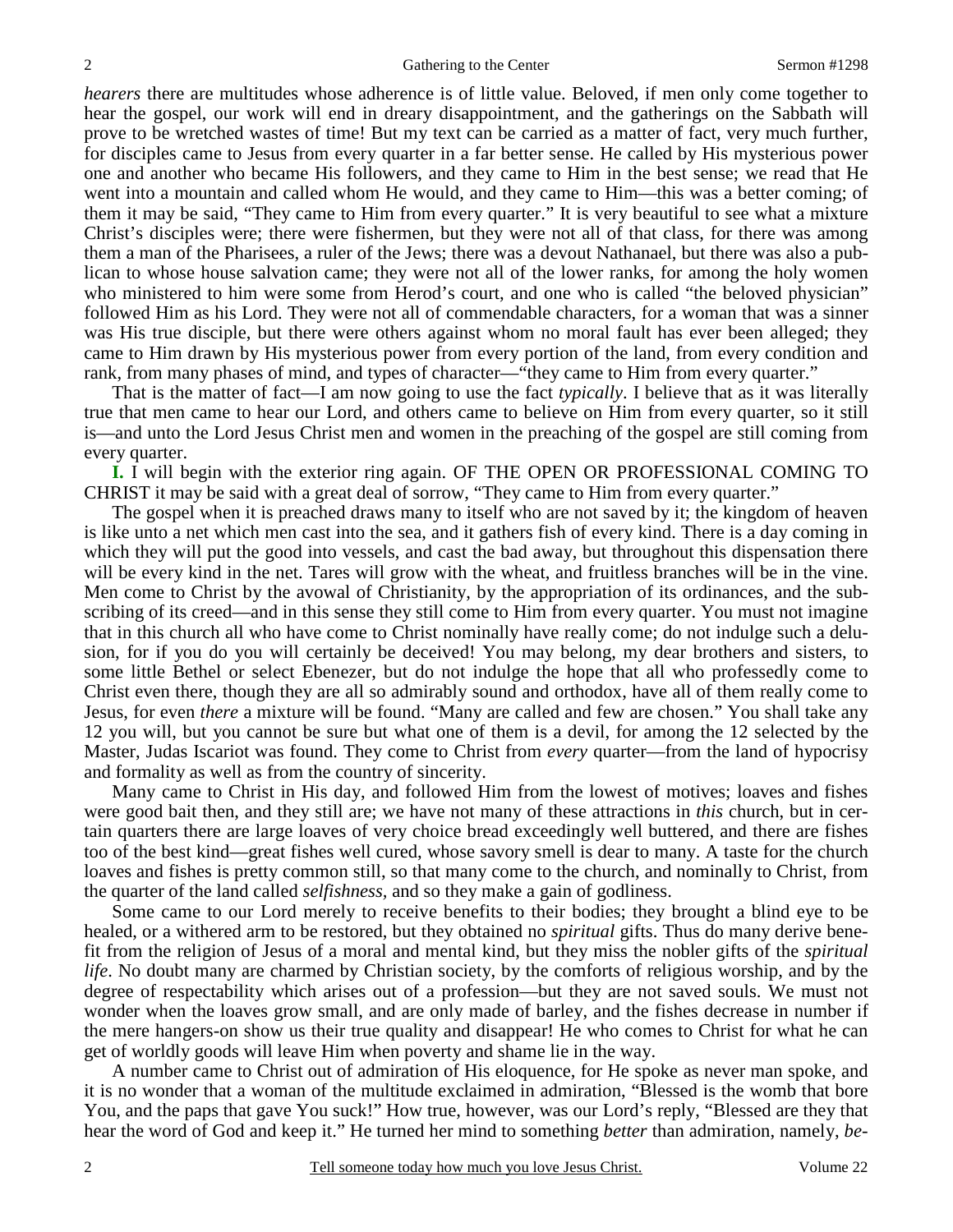#### Sermon #1298 Gathering to the Center

*lieving* reception! But with such a speaker, and with such gracious matter it was no marvel that among His followers were found admirers of the speaker as well as believers in the Savior. We must not wonder if we still find that some profess to come to Christ because He is eloquently set forth by His ministers, or because the poetical beauties of the Bible, and the natural charms of religion win their tastes, and hold them with their spell. But it is a poor coming which arises from this and nothing more!

 A large number came to our Lord like the region of transient enthusiasm. "Lord, I will follow You wherever You go," said one, but he failed to do so. There were stony-ground hearers in those days whose blade of promise, because it had no depth of earth, sprang up very speedily, but as speedily withered away. Do not be astonished, brothers and sisters, if the stony-ground hearers perplex and disappoint us! They still come to Jesus from Pliable's country, and come only to go back to their own place.

 There were those who came to Jesus Christ through misunderstanding His character; if they had known Him better, they would not have followed Him as far as they did, and they proved this, for when they discovered more, they went back and walked no more with Him. When He began to unveil certain parts of the truth of God concerning Himself which had been hidden before, they said, "This is a hard saying; who can bear it?" When His cross became more apparent, and their vision of an earthly kingdom grew more and more dim, they proved that they had followed Him under an error, for they went their way. And no doubt many today profess the name of Jesus who are not aware what discipleship really involves; they do not know Him nor His cross, nor the truths of God He came to teach, and we may expect to see these go back when fuller discoveries shall startle them. They came to Him from every quarter.

 Brother minister, friend working in the Sunday school, laborer for Christ in any low district—you may fairly expect that the people will come to Christ, but do not expect that they will all come from the land of honesty and truth! Do not count all fish that come to the net, or it may happen that your sure disappointment will dampen your zeal and diminish your confidence in the gospel. Expect to take good fish in your net, but reckon upon finding the dog fish there too, breaking your lines, and attacking your other fish. Out of the best haul a fisherman ever makes there is something to throw away! When you sow good seed, look for wheat to spring up, but be not surprised if tares spring up also! Just now the sun and the showers are making the corn grow fast, but the weeds are growing too. It must be so. Those influences which cause the good to be more lively appear to awake the energies of the evil one. Whenever the devil is asleep, the church is asleep, but whenever the church wakes, the devil wakes too. Every worker for Christ may reckon on mixed results—and when they come he must not despair as though some strange thing happened to him. Yet let us be thankful that many came to Jesus from the land of sincerity, men convinced that He was the Christ, men like the disciple to whom He said, "Blessed are you, Simon Barjona, for flesh and blood has not revealed this unto you." Some in coming gave Him their whole hearts, and from then on sat at His feet and received His words. Some of the best were with Him, though there were some of the worst; grateful hands were there which could break an alabaster box, and pour it out for His sake, as well as cruel hands which could clutch the blood-stained pieces of silver—the price of His betrayal.

 I leave that point when I have asked you from what quarter *you* came. Are you true men and women, or spies? Do you come from the assemblies of deceit, or from the abodes of sincerity? Search and look! "Examine yourselves whether you are in the faith. Prove your selves. Know you not yourselves that Jesus Christ *is in you,* except you are reprobate?" I pray God that none of us may be found reprobate in that day!

**II.** Secondly, we will advance to something nearer and better. OF THE FIRST REAL *SPIRITUAL* COMING TO CHRIST BY FAITH it may be said in the words of the text, "They came to Him from every quarter." Let me here employ an illustration. Seeking rest and health last week, I seated myself for a little while near a very rustic church which stands empowered in the woods. As I sat there I moralized upon the various paths which led up to the church porch; each trail through the grass came from a different quarter, but they all led to one point. As I stood there this reflection crossed me—even thus men come to Christ from all quarters of the compass, and if indeed saved, they all come to Him. There is a path yonder which rises from a little valley; the little church stands on the hillside; there is a brook at the bottom, and worshippers who come from the public road must cross a rustic bridge, and then ascend the hill. Such comers rise at every step they take. Many burdened ones come to Christ from the deep places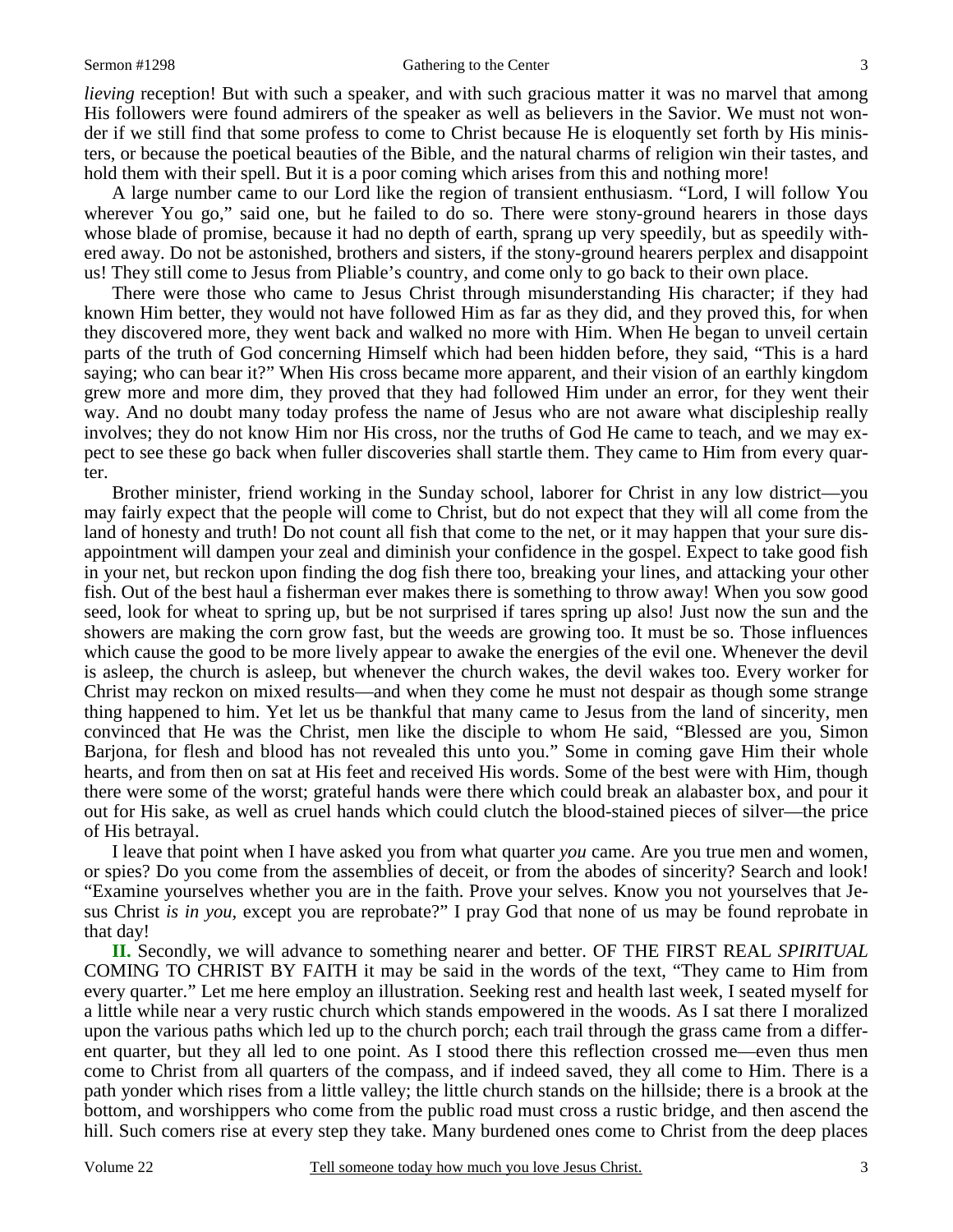of self-abasement—they know their sinfulness, and feel it; their self-consciousness has almost driven them to despair! They are down very low, and every step they take to Christ is a step upwards. They have a little hope as they look to Him, and then a little more till it comes to a humble trust; then from a feeble, trembling trust it rises to a simple faith, and so they advance till when they stand near to Jesus they reach to the full assurance of faith. Thus from soul distress and self-despair they come to the Lord Jesus, and He receives them graciously. Through the churchyard there was another path, and it ran uphill from where I stood, and therefore everyone who came that way *descended* to the church door. These may represent the people who think much of themselves; they have been brought up in morality, and lived in respectability in the town of Legality; they have never turned aside to the grosser vices, and are among the models of behavior. Every step these good people take towards Christ is downward; they think less of themselves and still less; regret leads to repentance, repentance to bitter grief, and grief leads to self-abhorrence. So they come down to the level where Jesus meets with sinners, by admitting they are *nothing,* and that Christ is *all*. The two paths which I have mentioned were supplemented by a third which led through a thick and tangled forest—a narrow way wound between the oak trees and the dense underbrush, and I noticed that it led over a boggy place through which stepping stones had been carefully placed for the traveler, that he might not sink in the mire. Many a seeker has found his way to Jesus by a similar path; dark with ignorance, and thorny with evil questions, the path winds and twists about, and leads through the Slough of Despond where a man had better pick his steps very carefully or he may sink in despair. Those whom divine grace leads, arrive at rest in Christ, but it is through the woods and through the slough.

 Once more, I recognized another path which came in from the farmer's fields—through lands where the plow and the sickle are busy each in its season, so that those who come from that quarter to worship come across the place of toil, and may fitly represent those who are full of earnestness and effort, and have as much need of Jesus as any. They do not know yet the way of salvation, but they follow after righteousness by the law, and strive to enter in at the strait gate in their own strength. But if they ever come to Christ they will have to leave those fields, and the plow and sickle of their own strength—and submit to receive Jesus as their all-in-all.

 Now, do not suppose that the trails which I have mentioned are the *only* ones. There is only one Christ, but many are the quarters from which men come to Him; it would be impossible to describe all the ways by which men come to Christ, and all the quarters from which they come. To our first believing we are all led by the Spirit of God, but very singular are the experiences of God's people, and perhaps each man has a road peculiar to himself. We do not know all the ways by which souls arrive at Christ; but there is this mercy—*He* knows the ways by which His redeemed are coming to Him, and He knows where they are. I remember being at Wootton-Under-Edge in Mr. Hills' garden, and being informed that on the Sabbath morning the quaint old gentleman would go into his garden and watch the people coming to the meeting house. He would sit in his garden with his telescope in the center of an amphitheatre of hills, and observe the country people coming down, and look for any peculiar action. He then might mention it in his sermon, very much to the astonishment of the persons concerned! Our Lord Jesus sitting in the center to which His redeemed are coming sees them all, even when they are yet a great way off. If we can conceive a soul millions of miles off from Him, as far off as a comet is gone from the sun when it wanders to its utmost tether, yet our Lord Jesus Christ knows where the wanderer comes from, and notes the time when the turning begins, and the hour when the face is set towards Himself! He can spy out grace in a man's heart long before the man himself is conscious of it, and long before the most hopeful minister in the world could see a trace of divine life in the soul. What a mercy of Christ this is! They come to Him from every quarter, and He knows where they come from, and how far they are on the road!

 Let us pray for all who are coming to Christ as well as for those who have actually laid hold upon Him—"Lord Jesus, we pray You help those who are coming Your way; draw them till they come nearer; far away as they are, yet make them near." We do not always know when men are coming, but when we perceive some little desire in that direction, let us imitate the great father in the parable, and run to meet them, and see if we can help them on the journey. Perhaps they need another stepping stone to be placed for them, and we may drop one where their feet can reach it, or like Help in "Pilgrim's Progress" we may help them out from the slough into which they have slipped. Do this for Christ's sake!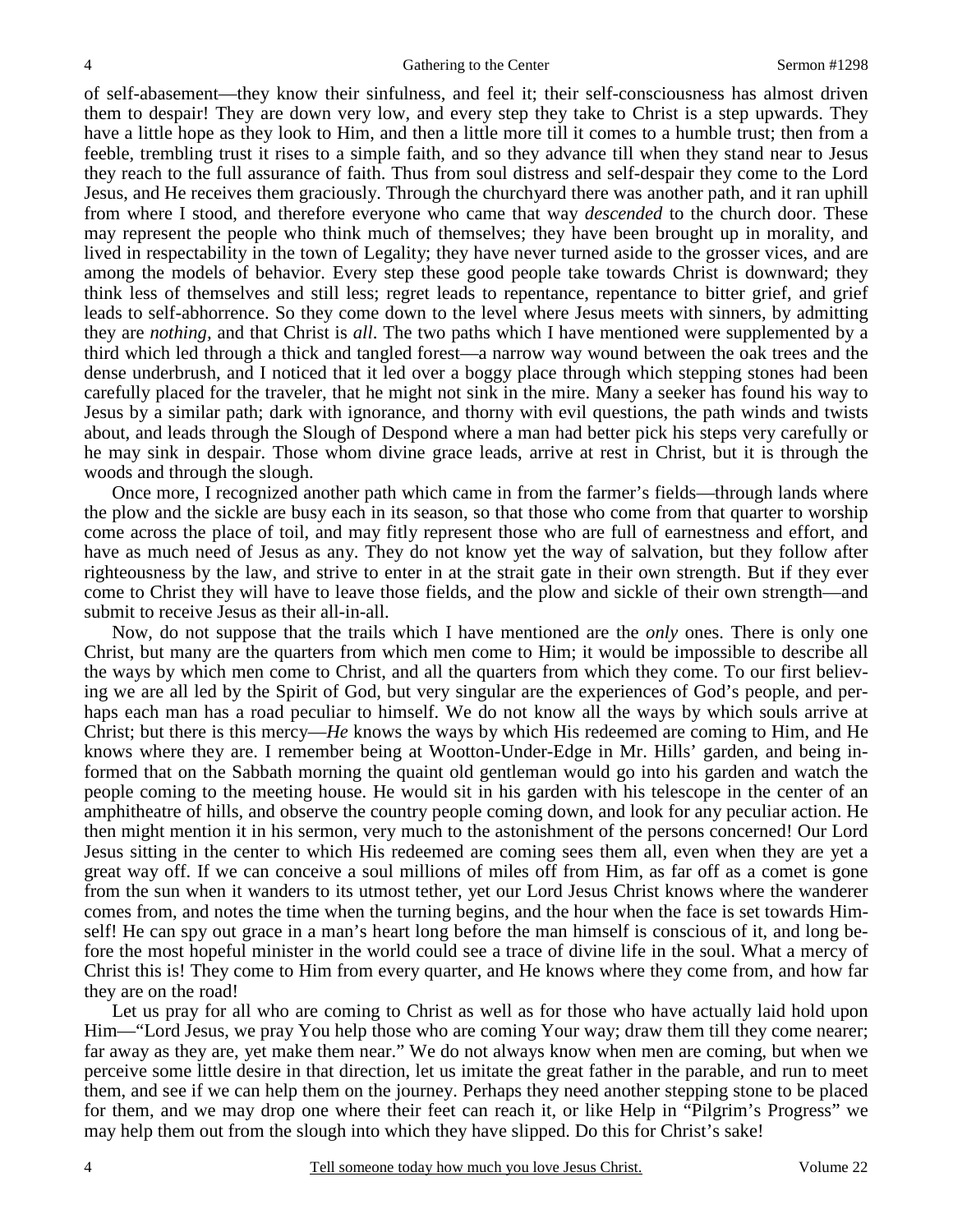#### Sermon #1298 Gathering to the Center

 Remember, that of all who come to Christ from every quarter, never one was disappointed with Him yet. They come from various regions, drawn by the hope that Jesus will supply their needs—and He does supply them! All sorts of people who come to Christ believingly find in Him all that is needed to meet their peculiar cases. Sweet also is the thought that He never casts out a sinner come from where he may. They arrive from different quarters, but He has no prejudice against Galilee or Judea, or Tyre or Sidon—He receives all comers! The elder in the Book of Revelation asked a deeply interesting question, "From where did they come?" and, blessed be God, it is one which will never be answered to the prejudice of anyone who draws near to Jesus by faith! O sinners, you may come from the thieves' kitchen, or from the convicts' cell; you are as welcome to Jesus as those who come from homes of virtue! You may come from the seat of the scorner; you may come from the bench of the drunk, and if you come you shall receive a hearty welcome! You too, O hopeful ones, may come from the home of piety, and from the school of truth—and when you come, you will find the gates set wide open to receive you! Come from the tents of Jacob, or from the tents of Kedar; come from the holy mountain or from the lonely wilderness and you shall all alike find that He will in no way cast you out!

 It is a very pleasant reflection to us that when needy souls draw near to Jesus they cause Him no sorrow, but rather bring Him joy. All His redeeming work is done; He has only to receive the recompense due to Him. They come, says one, with the burden of their sins, and lay them upon Him. I answer this is only true in a certain sense, and must not be misunderstood. It is a great joy to think that no burden can come on our Lord's shoulders now—no man can lay sin upon Christ anymore—it was laid on Him by the Father long ago, and since He has made full Atonement for it, not a particle of it remains! Each redeemed one has cost Christ His life already, and therefore as each one actually comes, he costs Him nothing! On the contrary, He sees in each one the recompense for the travail of His soul. If we saw sinners coming by thousands to Christ, and knew that He would have to bear the chastisement of their peace, and be bruised again for their iniquities, we might well be sorrowful! But it is not so—He has finished the atoning work! Agony and pain are all over, and now as the redeemed come to Him, they gladden His heart, they increase His praise, they reward His pains. Oh that they would come in troops, like the flocks of Carmel for number! I may say in rustic language, "The more the merrier!" Let them gather from every quarter, each one bringing with him a crown of love for the redeemer's brow!

 Brothers and sisters, there is no fear that the multitudes will cease to come from every quarter. The Greek word might be rendered, "They kept on coming to Him from every quarter." Even thus it is now. They are coming, they *always* will be coming, there will never be a time when they will not come! In the prophetic words of the  $22<sup>nd</sup>$  Psalm we are told that "they shall come." We fall into a dull state at times, and but few are converted, yet the Lord revives us by His Spirit, and thousands are saved! We had notable evangelists among us preaching the gospel, and some persons imagined that when they were gone we should see no more of the work, but it is not so; sinners are still coming to Jesus, and they will come. The question for each one of my hearers is this—Am *I* coming, or *have I* come to Jesus? They came from every quarter—have I come? You strangers from beyond the sea; you good people from the country, are *you* coming to Jesus? You Londoners who regularly hear the gospel in this house, are *you* coming? You who only occasionally listen to it, are *you* coming to Jesus? God grant that it may be said this morning of this mixed assembly, "They came to Jesus from every quarter!"

**III.** Thirdly, since coming to Christ is not a matter of once in your life, and the Scripture says plainly, "Unto whom coming," to show us that the Christian is *always* coming to Christ, we will therefore follow out our point in reference to THE DAILY COMINGS OF SAVED SOULS TO JESUS. Here, too, they come to Him from every quarter. Let us think a minute. This morning the desire of every renewed soul here has been to come to Christ—and I hope that desire has been fulfilled to us all. If so, we have come to Him from every quarter! You who are very poor have forgotten your poverty this morning, and found exceedingly great riches in Him, and on the other hand, I trust that you who are wealthy have forgotten your worldly treasures and rejoiced to be only rich in Him! If you have had a trying week, a perplexing week, a week of losses and crosses, you have nevertheless approached Him from that quarter, and found Him a sure solace for your cares. Another has had a week of prosperity and success, but you too have not been content till you could leave the best things of earth to embrace the Lord from heaven! From all points of experience you have come! Among the number of God's people here this morning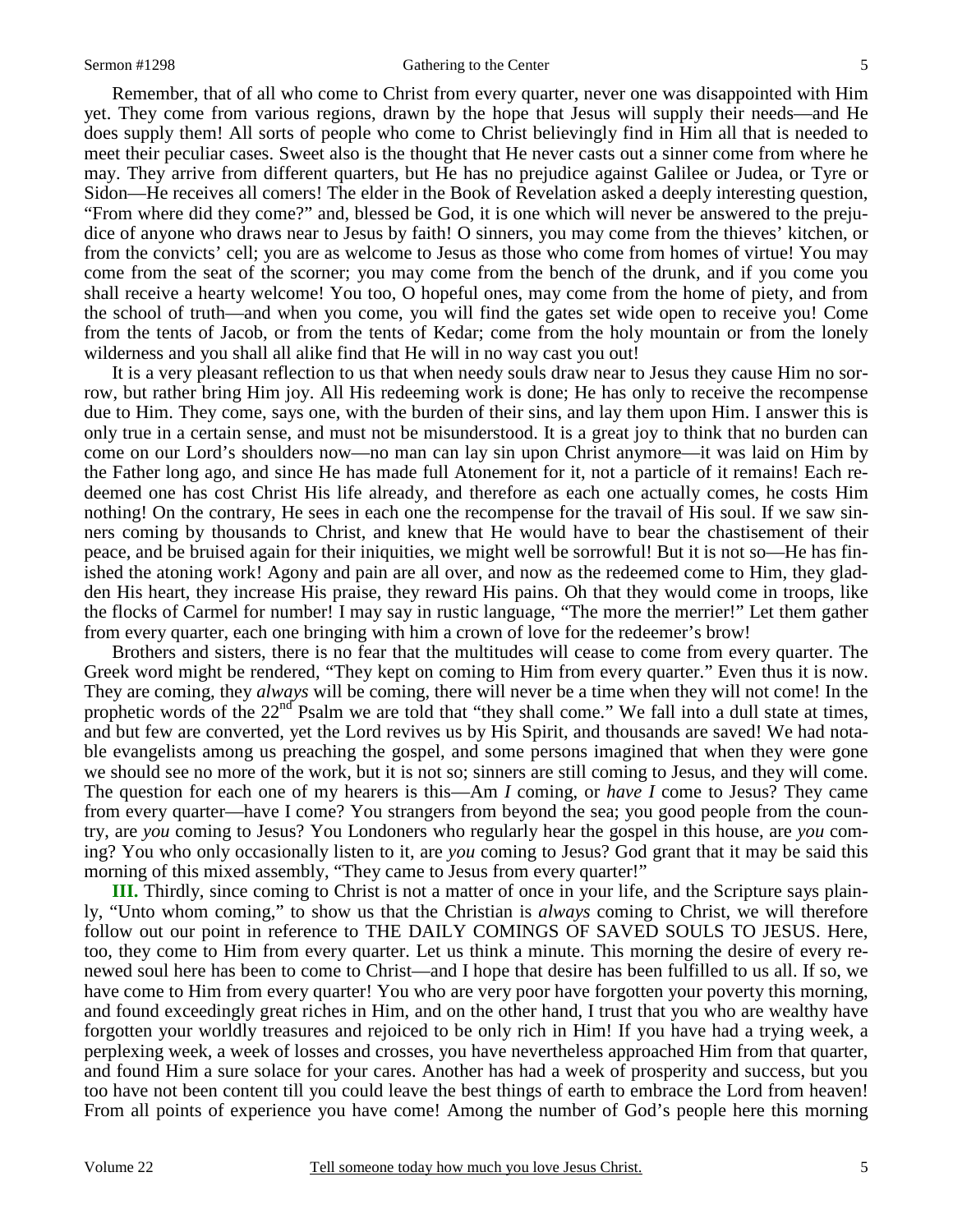who have had communion with Christ, what a variety of outward circumstances would be found in the quarters from which they have come!

 Men and women come to our Lord from every quarter as to mental pursuits. The great student, the critic, the profound mathematician, the acute philosopher—all these when taught of the Holy Spirit delight to come to Jesus for rest! I am sure I speak their mind when I say it is a great relief on Sunday to have done with puzzling problems, and feed upon the simplicities of Jesus. I have heard say that men of great minds when they come to hear a sermon, if they detect an attempt at something very fine on the part of the preacher, and meet with displays of mere intellect, they turn away disappointed, and say, "We have had enough of this all week." The Sabbath is a day of rest, and that minister breaks the Sabbath in spirit who leads the people into the bondage of human wisdom instead of setting before them the Lord Jesus in whom alone they can find rest for their souls! There are a few, blessed be God, who come to Jesus from the quarter of human culture, and are delighted to come! These find more in Jesus Christ simply preached than the most capacious mind can take in; blessed be God, thousands who are not philosophers or mathematicians are doing the same; their thoughts are not very deep or penetrating, but they come to Christ in deed and of a truth, and receive Him gladly. It is astonishing what a great deal of Christ some very ignorant people can take in; converse with a godly old shepherd—the man may scarcely know his letters, but listen how he speaks of divine things! Go and sit with a poor Christian woman in her cottage, who never went beyond the village, and never will unless an inhospitable sect should forbid her bones to be laid in the public graveyard with congenial rites—but she knows her Savior, and many a memorable fact will she tell you concerning Him! These grace-taught saints know more about Christ, though the world calls them ignorant, than the most learned men can possibly know by human teaching! Thus you see they come to Jesus Christ from every quarter of mental condition.

 And I thank God they come to Christ from all points of theological thought. My brother over yonder who loves the eternal purposes, how readily he comes to Jesus from considering the covenant and the everlasting decrees of grace. It is pleasant to come over the eternal hills to Jesus! My other friend over yonder, does not love this way; I wish he did; but he dwells mainly upon the responsibility of man, and upon the great love of God to all mankind, yet he comes to Jesus across the plains of infinite benevolence, and delights to see in Jesus the sinner's all-in-all. John Wesley sings—

# *"Jesus, lover of my soul."*

And Toplady, who viewed things from another point of view, sings—

*"Rock of ages, cleft for me."* 

They come from every quarter! Thank God that it is so! Different lines of thought about the truth of God meet in Jesus, even as all great railways meet in London!

 I trust we have come to Christ from every quarter of our own spiritual experience. We have been cast into the deeps, but "out of the depth, have I cried unto You, O Lord, and You heard me." Upon the heights also we have stood, but there we have sung, "You make my feet like hinds' feet; You make me to stand upon my high places." We have exulted in God, and we have comforted ourselves in God! We have delighted ourselves in the light of His countenance, and we have also rejoiced under the shadow of His wings. From all quarters of emotion we have turned to the beloved of our souls.

 And so from different characteristics of mind have souls come to Christ. Mary is contemplative, and for her there is a seat at the Master's feet. Peter is active, and for him there are sheep to be fed, and lambs to be tended. In our Lord persons of various dispositions can all find what they need; the loving mind which dives deep, and is a little inclined to the mystic school, can find in Jesus the fullest scope, even as Madame Guyon did. Warm hearts need no other fuel for their flame than the Love of Jesus—see how that theme kept George Herbert in a perpetual glow! And you, too, my brothers and sisters, active and energetic, you who spend and are spent in philanthropic works and deeds of devotion to God, you find in Jesus Christ all that can sustain your ardor and sanctify your activities. From every quarter saints come to our Lord as to a living well, and never come in vain! It makes my Lord so much the more precious to me when I remember that He is so precious to multitudes of others! 'Tis true He is so necessary and so satisfying to my own soul that He seems as if He had been prepared on purpose for me; infinite wisdom could not devise a Savior who suited my case more fully; it does, however, increase my joy in Him that thousands, and tens of thousands think the same, each one for himself! Tradition says of the manna that it tasted just as every man desired, and was grateful to every palate, and it is so with the

6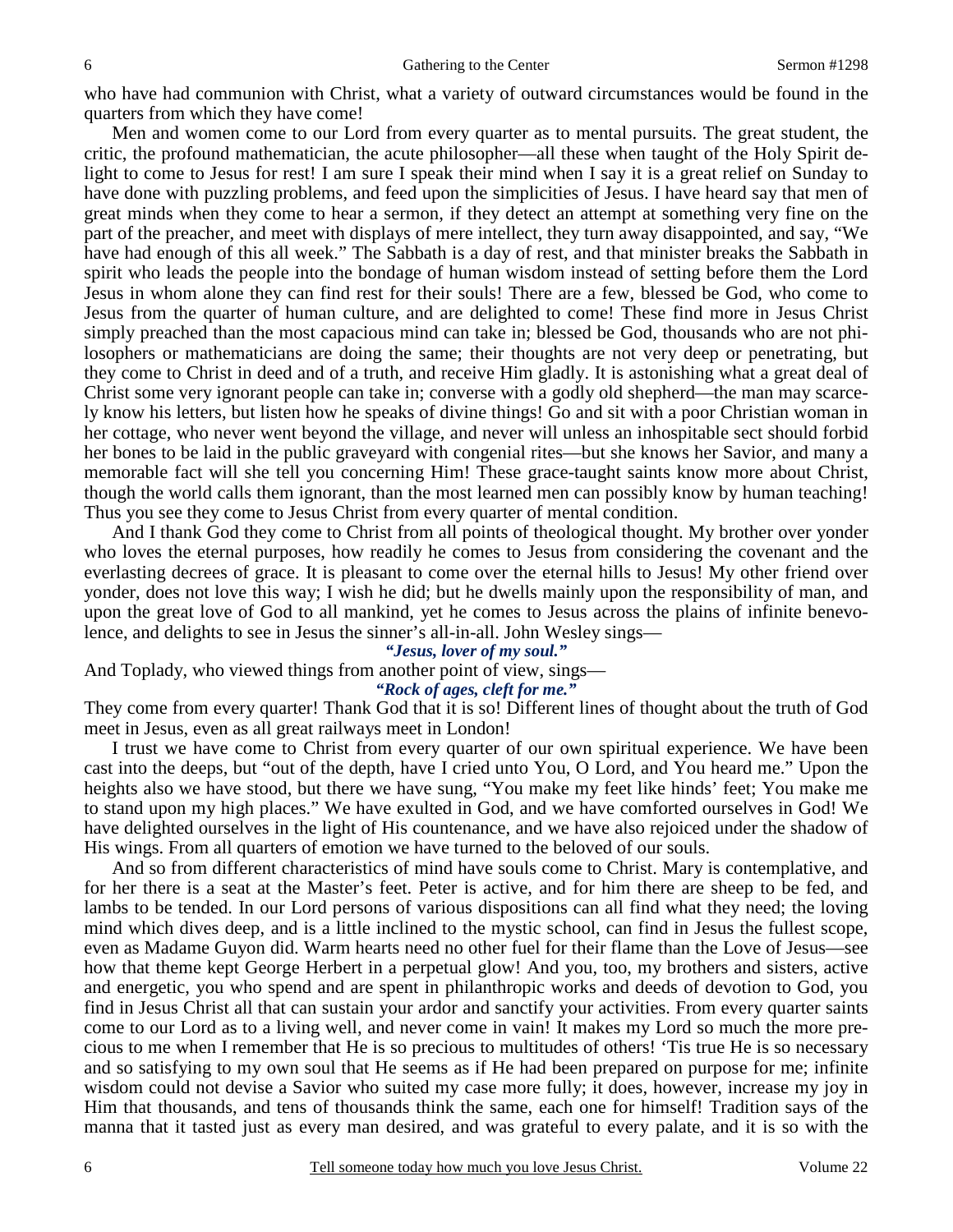#### Sermon #1298 Gathering to the Center

bread of heaven—it has a choice adaptation to each believer's need, and a fullness to supply the necessities of each tried heir of the kingdom! You may have a whole Christ to yourself and yet millions of happy spirits are doing the same, and living upon His inexhaustible stores! Rejoice, my brothers and sisters, in this, for to the generous heart this piles up the ecstasy, and gives us heaven upon heaven in the fact that so vast a number as well as ourselves find their all in Jesus! Not only do we come to Him, but grace brings other believers to Him from every quarter.

Let it be one of our aims always to be path-makers—to clear the ways for our brethren to come nearer to our Lord. When we see them coming from the woods, let us show them the way over the trail; or if they find it hard to climb the steep ascent from the valley, let us lend them a hand; if we fear that they are too high up, let us show them the way down by walking humbly ourselves. Wherever they are, let it be our endeavor to bring them to Christ! Our Lord Jesus is the common meeting place of saints—let us commune with all who commune with Him; let us maintain gracious communion with those who love Him, and we shall be blessed thereby. My brother knows something about my Lord that I do not—and I know something about Him which he has not yet learned—therefore we can aid each other by blessed communion. In the olden times "they that feared the Lord spoke often one to another," and I know it was good talk, for God Himself listened to it. It is said that "the Lord listened and heard," and He thought so much of what was spoken that He made a volume of it, "and a book of memorial was written for them that feared the Lord and thought upon His name."

**IV.** Lastly, brothers and sisters, my text is full of THAT GREAT GATHERING WHICH IS AP-PROACHING NEARER EVERY MOMENT, and which will be complete when—

*"The entire chosen race Shall meet around the throne, Shall bless the conduct of His grace And make His wonders known!"* 

Saints come to Jesus in Glory from every quarter! He is the center of the church. Many have reached the Lord up yonder, and are now bowing before His throne. Men of every age are there, from Adam to Moses, from Joshua to the time of the kings and the prophets—and even to this hour they continue to come to Him; they come from every quarter of the globe, and from every race and tribe; what a gathering it must be! Heaven is cosmopolitan, and Christ has abolished all distinction between Jew and Gentile, barbarian, Scythian, bond or free—they all meet in Him and He is all and in all. What a mixed company, and yet how uniform in their joy, and in their satisfaction in Him. David said, "I shall be satisfied when I awake in His likeness." You are not David, but you can say the same! Yes, we shall meet in Him from every quarter!

 The main point to dwell upon is that they, wherever they hail from, all come to *Him*. It is a very pleasant prospect to think of meeting our fellow servants in heaven, but it must never be allowed to bear comparison with the prospect of meeting the Master! Of course we shall see them all. Old John Ryland said most quaintly—

### *"They all shall be there, the great and the small; Poor I shall shake hands with the blessed St. Paul,"*

and no doubt we shall! Like peers we shall sit in that royal house of lords; we each one shall take his own seat in that parliament of kings, for He has "made us kings and priests unto God." What companions we shall have! What most high and solemn communion with the best and purest spirits that ever scattered light over the darkness of this world! But here is the point, we shall be with *Him*. We shall not care much, I believe, about anything else compared with being with Him where He is, and beholding His glory. This is heaven to me! We shall come to the general assembly, and church of the firstborn—but then, since Christ is in them *all,* and they are all members of *His* body, it will be only another form of coming to Him, and will by no means interfere, but rather enlarge our fellowship with our glorious Head!

 I would like to say, just to finish, that I believe this idea of coming to Christ from every quarter is capable of an expansion which I leave for you to think upon, and will not, therefore, explain at length. The day comes when the Lord Jesus will "gather together in one all things which are in Him, both which are in heaven and which are on earth." Then shall He head up all the things which are in Him, and these shall come to Him from every quarter. Of this His mysterious person is the prophecy and foretaste! Is it